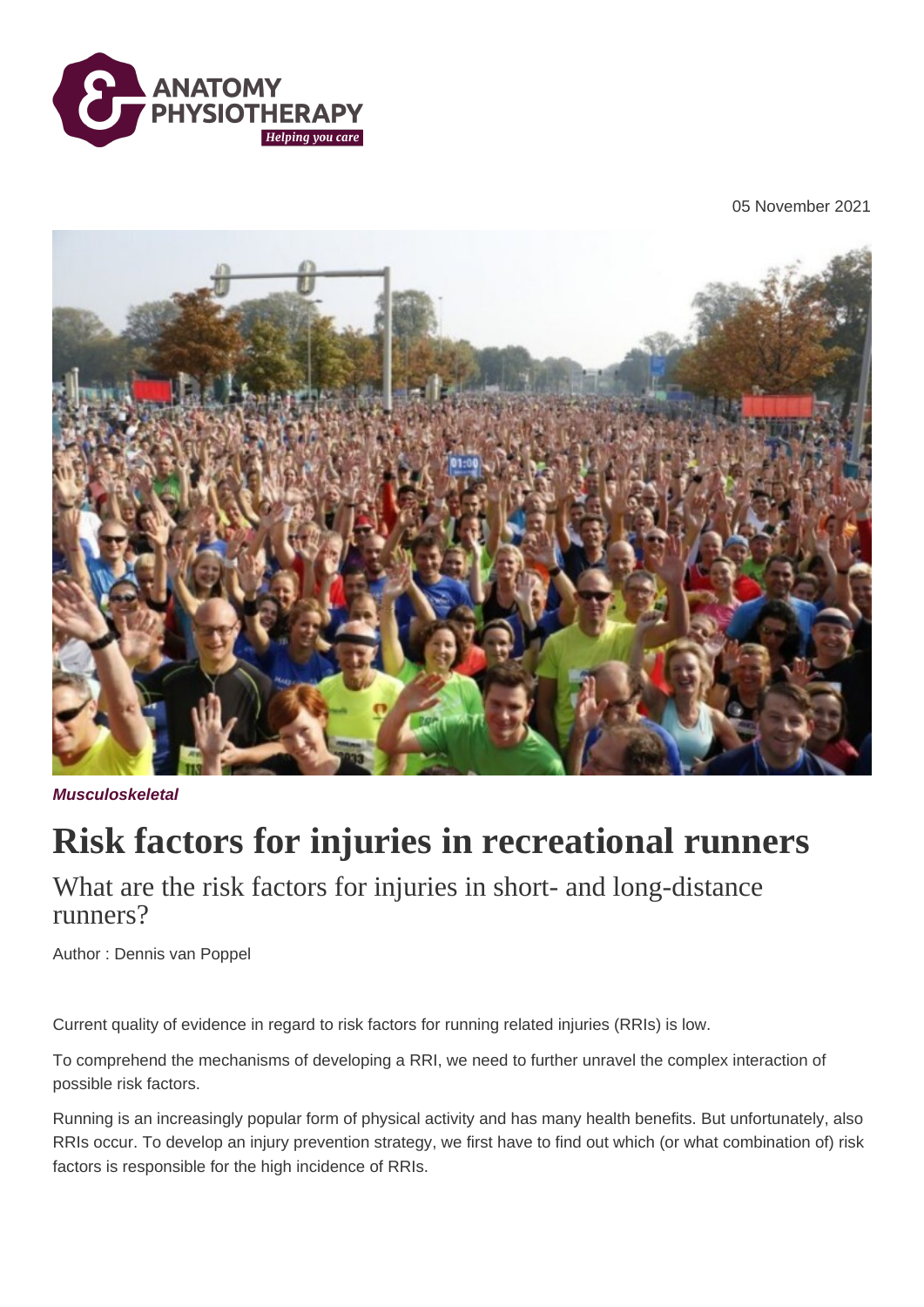In this thesis, we included 3,768 runners in a prospective cohort study and followed these runners for 12 months during 4 large running events. Runners were asked to report information about demographics, training related variables and health related variables.

The first questionnaire was returned 4 weeks before the start of the running event, and a follow up questionnaire was returned every 3 months (for a year). We found that almost 50 percent of the runners experienced an RRI. Predominant sites of injuries were knee, calf and Achilles tendon.

In previous literature, previous RRIs (strongest), higher BMI, higher age, less experience and lower training distance were found as risk factors. Our risk model included previous RRIs (strongly increased risk), higher running volume (minimally protective), higher age (minimally protective) and higher running distance (slightly increased risk).

Despite the large amount of data collected, it was difficult to determine to what extent runners were exposed to possible risk factors during a 12-month timeframe, as runners use a micro- and macro periodisation during a running season in preparation for an event.

Future research should focus on individual changes in possible risk factors during a running season.

## Additional references

For the additional publications from this thesis, please see the additional references below:

- 1. [Van Poppel et al. Risk models for lower extremity injuries among short- and long distance runners: a](https://pubmed.ncbi.nlm.nih.gov/29729546/)  [prospective cohort study. Musculoskelet Sci Pract 36 \(2018\) 48-53.](https://pubmed.ncbi.nlm.nih.gov/29729546/)
- 2. [Van Poppel et al. Risk factors for lower extremity injuries among half marathon and marathon runners of the](https://pubmed.ncbi.nlm.nih.gov/25727692/)  [Lage Landen Marathon Eindhoven 2012: A prospective cohort study in the Netherlands. Scand J Med Sci](https://pubmed.ncbi.nlm.nih.gov/25727692/)  [Sports 26 \(2016\) 226-234.](https://pubmed.ncbi.nlm.nih.gov/25727692/)
- 3. [Van Poppel et al. Prevalence, incidence and course of lower extremity injuries in runners during a 12-month](https://pubmed.ncbi.nlm.nih.gov/23957385/)  [follow-up period. Scand J Med Sci Sports 24 \(2014\) 943-949.](https://pubmed.ncbi.nlm.nih.gov/23957385/)